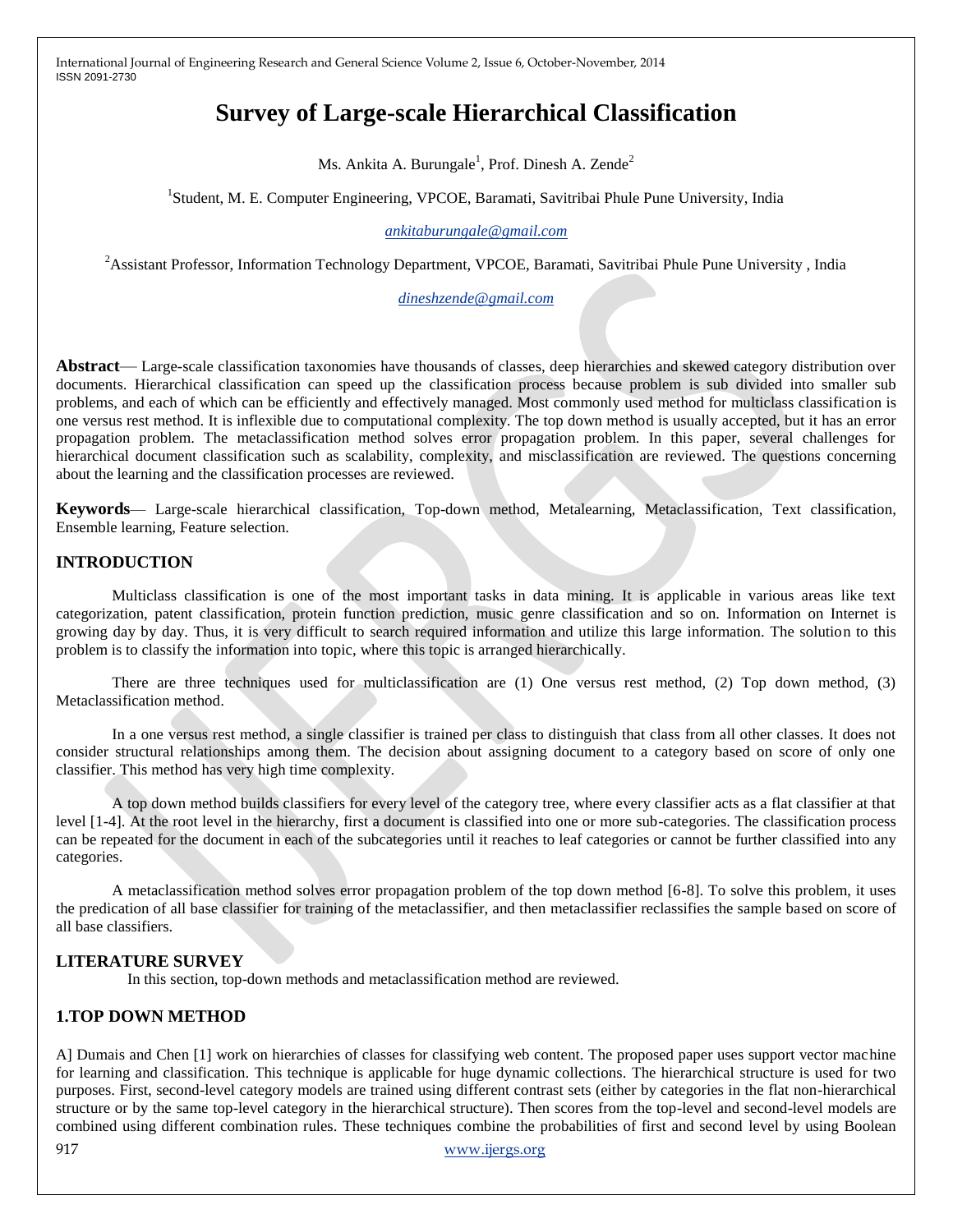and Multiplicative rule. In Boolean rule, first a threshold is set at the highest level and only match next level categories that pass this test, i.e., calculate by *P (L1) & & P (L2)*. These both constraints must be satisfied in order to classify a test instance. This method is very efficient, meanwhile huge numbers of next level categories do not need to be tested. The Multiplicative rule is calculates by *P*  $(L1) \times P$  (L2). This rule allows to match next level category even their scores are lower than threshold.

# **Advantages**

- 1. Many search results is confused at top level. To tackle this issue, these methods concentrate only on the top levels of the hierarchy.
- 2. The performance is improved for automatically categorised search result by using an interface that strongly couples search results and category structure.
- 3. The negative sample is smaller at top level, because it includes the item only from same top level. As a result of that, training is faster at top level.
- 4. This classification method organizes test sample into existing hierarchical structure.
- 5. This classifiers are trained offline by using human label training set of document and web categories. Thus, run time classification is very efficient and human label categories are easy to understand.
- 6. This technique is theoretically modest and scalable for hierarchical training and classification. This method is applicable for large text categorization.
- 7. This methods uses taxonomy structure, because of that the classification efficiency and accuracy is improved.

#### **Disadvantages**

- 1. This is a tree-based method. Therefore, there is problem of multiple taxonomies, evolving taxonomies or unnecessary intermediate categories on the path from the root to deeper categories.
- 2. It is applicable only for three levels of hierarchy.
- 3. There is problem of an information organization, because huge collection of heterogeneous web content is considered for training.

B] Sun et al [2] provide solution to the blocking problem of the top down method by using restricted voting, threshold reduction, and extended multiplicative methods. The threshold reduction method is based on the principle of lower threshold for sub-tree classifier. Hence, more documents can be passed to the classifiers at lower-levels. All classifier at same level use same threshold to minimize the number of threshold combinations. Even though the threshold reduction is able to pass more documents to the classifiers at the lower levels, there is still possibility that documents mistakenly rejected by the higher-level sub-tree classifiers.

The restricted voting method solves the error propagation problem, by giving a chance to low-level classifiers to access documents before the sub-tree classifiers of their parent nodes forbid them. This method generates secondary channels, so that the local or sub-tree classifier of a node can able to receive documents from the sub-tree classifier of its grandparent node. Here the hierarchy is modified for passing sample down to grandchild nodes, so it results in increased computational complexity.

The extended multiplicative method as its name suggests, is resulting from the multiplicative method proposed by Dumais and Chen [1]. While the multiplicative method works only for three level of hierarchy. The extended multiplicative method handles the category trees with more than three levels. It passes the sample down to next level if products of two-classifier probability are accepted by the threshold strategy.

#### **Advantages**

- 1. It solves the error propagation problem.
- 2. All sub-tree classifiers at the same level use same threshold value. Thus, this technique reduces the number of threshold combination.
- 3. The restricted voting method gives chance to low-level classifiers to access documents, before the sub-tree classifiers of their grandparent nodes reject them.
- 4. The restricted voting method works tremendously well for classes with a minor number of positive test documents (and these classes have a smaller number of training documents as well).
- 5. The restricted voting method provides good classification performance.

# **Disadvantages**

1. The use of threshold reduction method can result in the blocking problem.

918 www.ijergs.org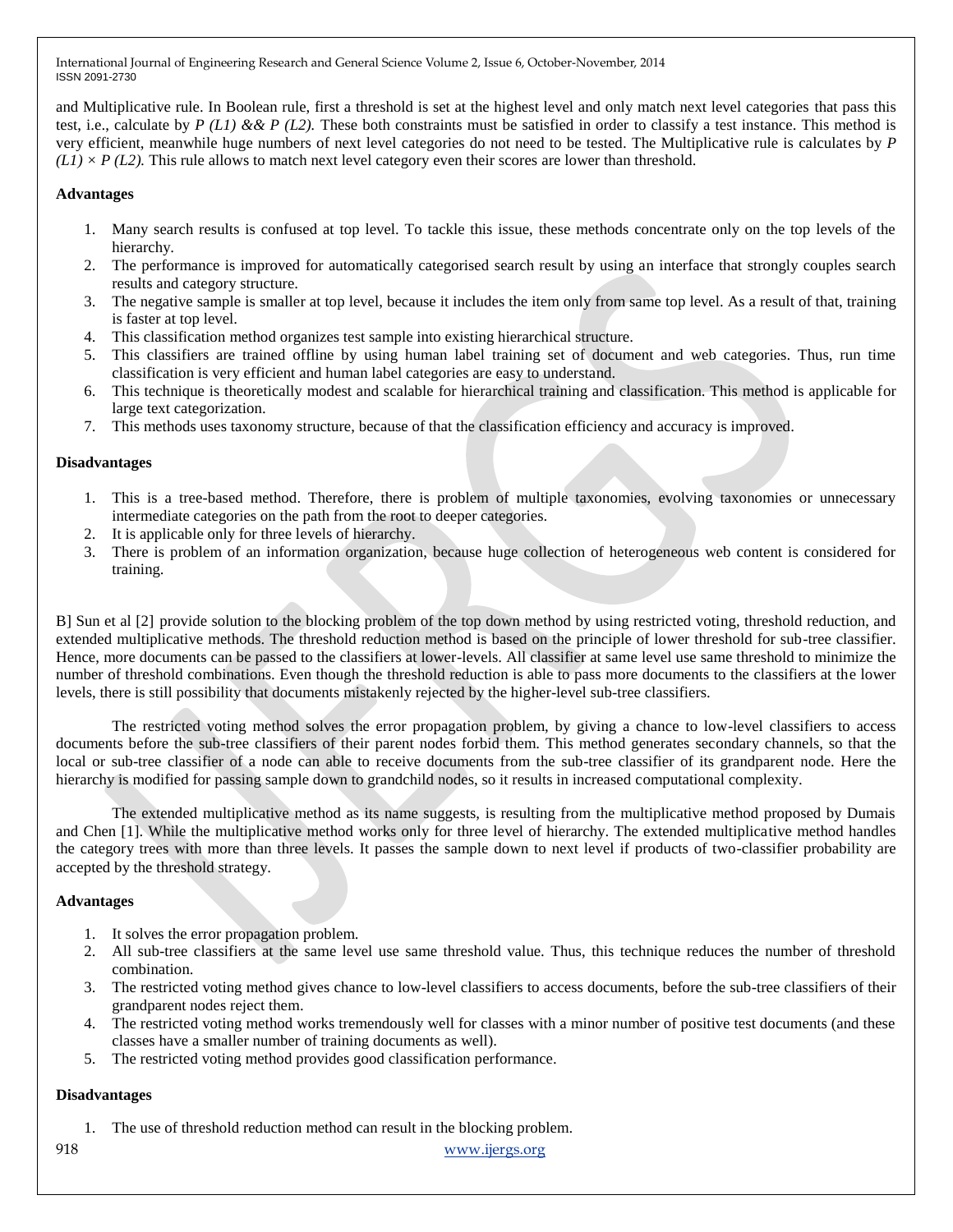- 2. If the thresholds of all ancestors sub-tree classifiers are zero, then threshold reduction method will degenerate into a flat classification method.
- 3. In the threshold reduction method, the challenge is to determine the thresholds for sub-tree classifiers.
- 4. In the threshold reduction method, documents erroneously rejected by the higher-level sub-tree classifiers.
- 5. In the restricted voting method, second level channel is added so complexity is increased.

C] Bennett and Nguyen proposed a technique called expert refinements [3]. The tree-based approach has two main problems. First, documents are wrongly rejected at higher level (false negative), and second, documents are wrongly come at lower level (false positive). To pass correct document to lower level node, stronger indicator is required. The Refined expert method uses the predictions from the lower nodes and cousins as meta attribute for the higher levels. To do this, refined expert method trains classifiers at the leaf nodes using cross-validation on the training data, and then uses the predictions from the training data, that are collected during crossvalidation as meta features to next higher level. This method uses bottom-up training followed by top down training. The bottom up training solves false negative problem, and top down training halts the transmission of false positives document to an incorrect branch. The predication from cousins are included as meta attribute, because a high probability at a cousin node denotes document are belonging to a sibling, so it cannot pass down to next level.

#### **Advantages**

- 1. Accuracy is improved as it uses complete set of feature for training.
- 2. It utilizes additional features that are precise to a particular domain, thus classification performance is improved.
- 3. It enhances the top down method.

#### **Disadvantages**

- 1. It has deficiency in classification accuracy, i.e. its accuracy is lower than the one-versus-rest method. It is caused by the error propagation in deep levels of the hierarchy.
- 2. The training of the root classifier is performed on training set, which is very time consuming.
- 3. It requires complex decision at the top level of the hierarchy.
- 4. It does not use structure of hierarchy for the task of feature extraction.

D] H. Malik combines the benefits of the flat and hierarchical schemes [4]. This technique flattens the original hierarchy to  $k<sup>th</sup>$  level, earlier to training hierarchical classifiers (where k is a user-defined parameter). Flattening replaces some categories by their descendant nodes. Flatten hierarchy is similar to flat structure having less levels, thus an error propagation problem is solved. The flattening is pre-processing step. The novel lazy classification approach is used for selecting the most promising classes for test sample. It uses primary and secondary classifiers. It does not depend on confusion graph to find the classes used for secondary classifier. Instead of training secondary and primary classifier in earlier fashion, it defers the training of secondary classifier to the classification phase. In the training phase, this method trains a top-down hierarchical classifier in normal way. To classify document, this method first identify the most positive classes using hierarchical classifier, and then trains a multi-class classifier based on only the selected classes. Then new classifier is used to make the final estimate.

#### **Advantages**

- 1. The hierarchical structure does not always provide better classification quality than the flat structure, because of computing errors at each level. To tackle this issue, this method flattens the hierarchy up to kth level.
- 2. It uses kth level hierarchy. Hierarchical classifiers are required to work with considerably fewer classes. As a result, the hierarchical scheme uses substantially fewer computational resources.
- 3. This method combines the benefits of flat and hierarchical schemes.
- 4. This method organizes set of categories hierarchically, so reasonable classification time is required.
- 5. It does not use few levels. Hence, it reduces the risk of making an error in the top-down classification process.

# **Disadvantages**

- 1. Its complexity is higher because this technique flattens the hierarchy.
- 2. It is difficult to decide which levels in the hierarchy should be flattened.
- 3. Excessive flattening increases the time for training and prediction.

E] Koller and Sahami proposed an approach for classification [5], that uses structured hierarchy of topics, instead of ignoring categorical structure and constructing a single large classifier for the entire task. This method breaks the classification problem into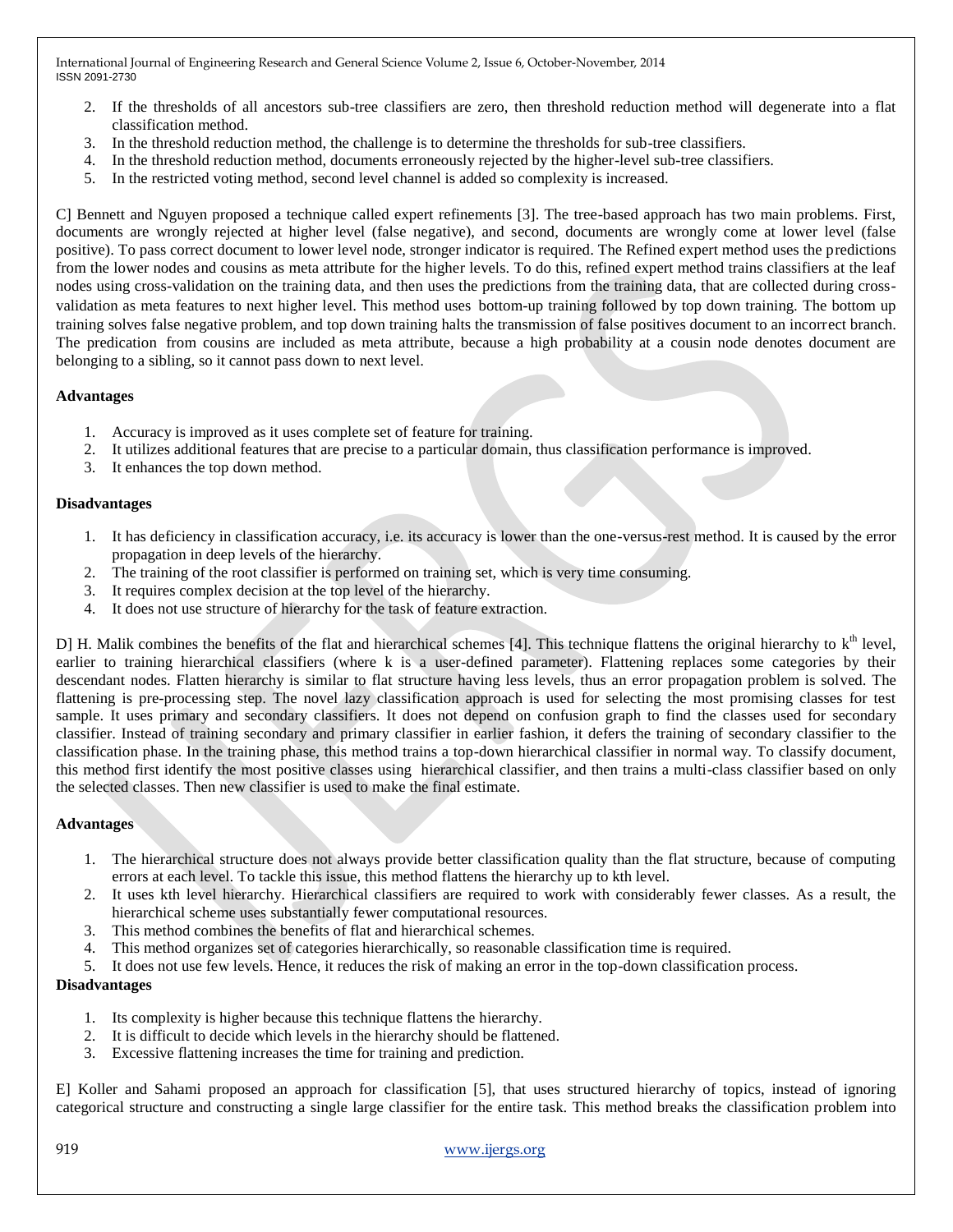manageable sub problem by using structure of hierarchy. The basic perception supporting this approach is the subjects that are close to each other in the hierarchy; logically have a lot more in mutual with each other than subjects that are far at a distance.

Each sub-problem is simpler than the original problem, as the classifier at a node in the hierarchy need to differentiate between a small numbers of categories. Therefore, it is possible to make decision based only on a small set of features. This feature set avoids the overfitting problem. For feature selection, probabilistic framework is used.

# **Advantages**

- 1. It reduces the computational complexity, because it uses reduced feature set.
- 2. It arranges predefine category into hierarchy.
- 3. The vocabulary of category is built for each node, so it permits to use probabilistic model.
- 4. The accuracy is improved as feature extraction removes irrelevant features.
- 5. It provides few advantages when focus is made on single classifier.

# **Disadvantages**

- 1. It assigns document to only leaf node.
- 2. This technique works effectively for small features.
- 3. It uses greedy method for selecting branches. Thus, this method is error prone.
- 4. It has blocking problem.

# **2. METACLASSIFICATION METHOD**

A] Todorovski and Dzeroski developed a meta decision tree [6]. This method used to combine the predication of all base classifier prompted from different learning algorithm. This method uses the probability distributions of classes predicted by the base-level classifiers. It uses the predicted class values for identification of the set of meta-level attributes. The meta decision tree (MDT) is used to decide which base classifier should be used to classify a test sample. The arrangement of a meta decision tree is similar to the arrangement of an ordinary decision tree. A decision (inner) node states a test to be performed on a single attribute value. Each test result has its own branch leads to the suitable sub-tree. The leaf node of a meta decision tree specify which classifier should be used for classification, instead of guessing the class value directly. The Meta decision tree is domain independent, because it uses metalevel attributes as set of class distribution properties and does not use class attribute at internal nodes.

# **Advantages**

- 1. It uses only ordinary attribute at internal nodes.
- 2. The spilt goodness for internal nodes is differently calculated.
- 3. MDT gives better performance than ordinary decision tree.
- 4. It reduces the size of tree, so it improves comprehensibility of meta decision trees.
- 5. MDTs are more accurate than ordinary decision tree because of expressive influence of meta decision tree leaves.
- 6. MDTs are generally too small so it is easy to understand.
- 7. It is useful when data include instances from heterogeneous subdomain.

# **Disadvantages**

- 1. It is having high complexity.
- 2. It cannot applicable to large-scale data set.

B] Kong, Zhao and Luan proposed an adaptive ensemble learning strategy using an assistant classifier [7]. The proposed scheme divides imbalanced and large binary classification problem into independent balanced binary sub-problems. In the training phase, a large imbalanced training data set is segmented into many balanced training subsets and processed in parallel. Then base classifiers are trained on all these subsets separately. For every known sample in the original training set, the outputs of these base classifiers are prepared into vectors and an assistant classifier will learn from these vectors to discover an effective ensemble way to output a class label for each specified sample. For the classification phase, an unknown sample is given to all the base classifiers, and the outputs of all the base classifiers are integrated to make a solution to the original problem according to the assistant classifier. **Advantages**

- 1. An imbalanced complex classification problem is divided into several smaller independent binary classification problems. Hence, it will improve efficiency and performance of patent classification.
- 2. This technique takes advantages of outputs of all base classifier. So an error propagation problem is solved.